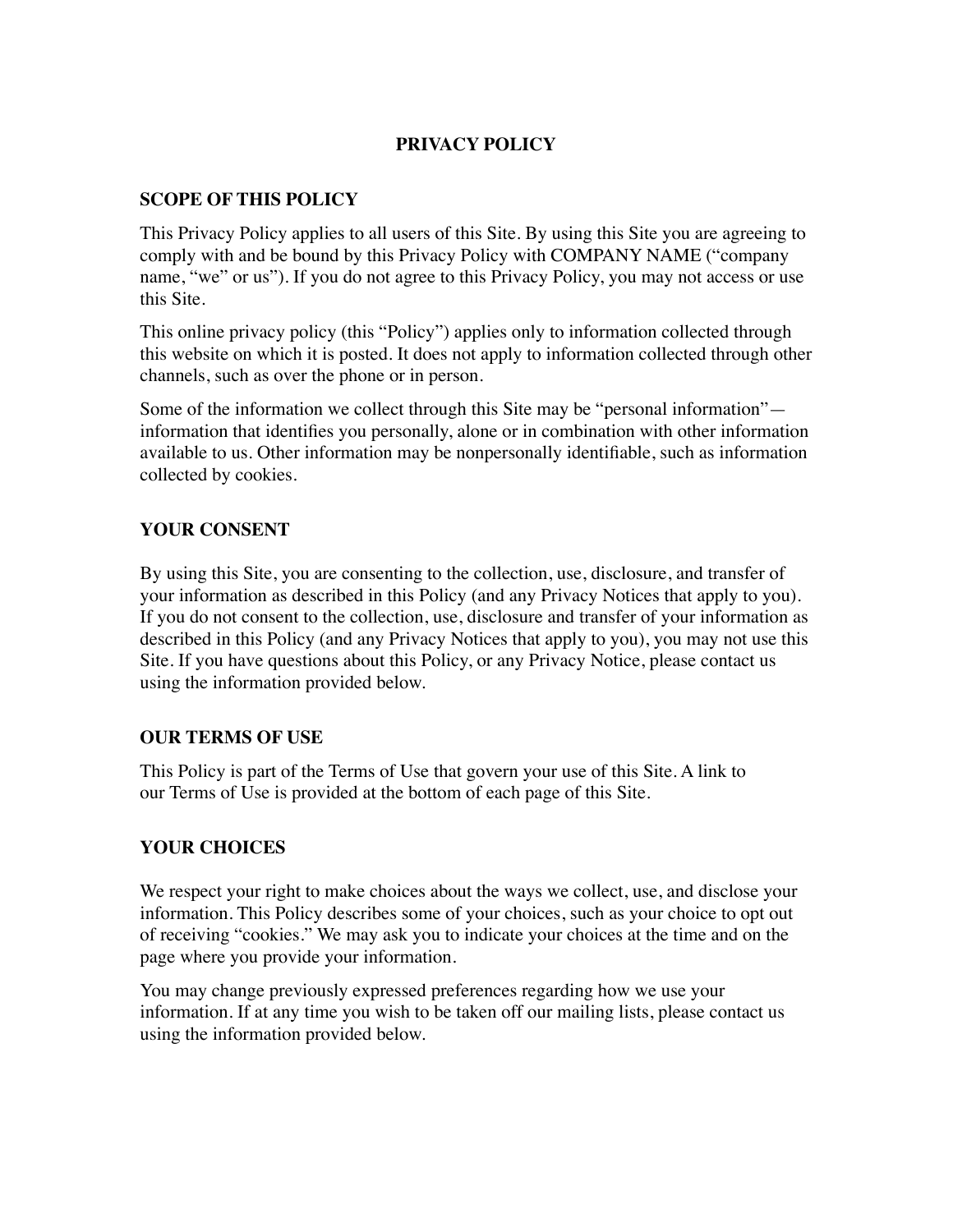# **PERSONAL INFORMATION**

The Site must collect some information from you ("Identifier Information") to allow you to use and access services, products and materials. Identifier information is information relating to an identified or identifiable natural person. An identifiable natural person is one who can be identified, directly or indirectly, by reference to an identifier such as a name, an identification number, location data, or an online identifier.

## *Types of Information*

- Identifying information such as your name, addresses, telephone numbers or email addresses when you register for an account with us
- Financial information (such as credit card or bank account numbers) in connection with a transaction
- Postage, billing and other information used to purchase an item
- Additional information we are required or authorized by applicable national laws to collect and process in order to authenticate or identify you or to verify the information we have collected
- Computer and connection information such as statistics on your page views, traffic to and from the sites, referral URL, ad data, your IP address, your browsing history, and your web log information

#### *What do we use it for?*

Generally, we use the information we collect through this Site:

- to provide the information, products and services you request;
- to provide you with effective customer service;
- to provide you with a personalized experience when you use this Site;
- to contact you with information and notices related to your use of this Site;
- to contact you with special offers and other information we believe will be of interest to you (in accordance with any privacy preferences you have expressed to us);
- to invite you to participate in surveys and provide feedback to us (in accordance with any privacy preferences you have expressed to us);
- to improve the content, functionality and usability of this Site;
- to better understand your needs and interests;
- to improve our products and services;
- to improve our marketing and promotional efforts;
- for security, credit or fraud prevention purposes; and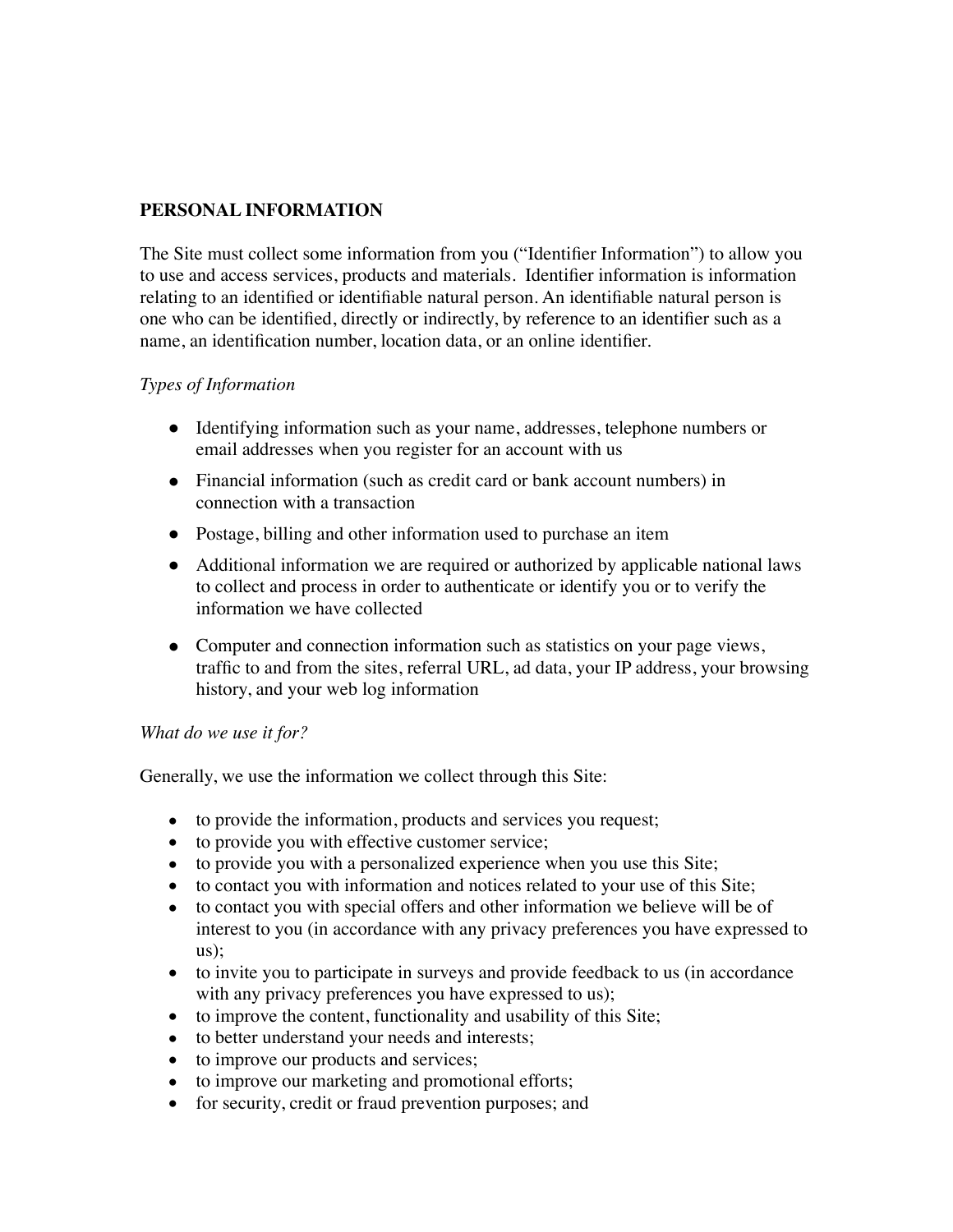- for any other purpose identified in an applicable Privacy Notice, click-through agreement or other agreement between you and us.
- for good faith compliance with the law, a court order or a subpoena.

### *How long is information retained?*

We generally retain your information only as long as reasonably necessary to provide you the Services or to comply with applicable law.

### *How is information collected?*

- *Information You Manually Provide*. The Site collects the information you manually provide (using your keyboard, mouse, or touchpad) when you use this Site, for example, we collect the information you provide when you request service, send us questions, or otherwise interact with this Site. Some of the information you manually provide may be personal information, such as your name and contact information.
- *Information from your browser or device*. The Site collects information that is sent to us automatically by your web browser or mobile device. This information typically includes your IP address, the name of your operating system, the name and version of your browser, the date and time of your visit, and the pages you visit. The information we receive may depend on your browser or device settings. The information we receive from your web browser and device typically is not, in and of itself, personally identifiable. However, we may combine it with other information in an attempt to identify you or we may combine it with information that does identify you.
- *Information Collected by Cookies and Other Technologies*. We use "cookies" and other technologies to collect information and support certain features of this Site.
	- o Cookies (a) Collect data about the way you interact with our Site (e.g., when you use certain features or upload attachments), (b) Collect data to assess and improve our advertising campaigns, (c) Allow our business partners (including third-parties) to use these tracking technologies to track your behavior on our behalf on our Site (including when you use multiple devices) and on partner websites, (d) Enable third-parties to collect data about the way you interact across sites outside of our Site. And (e) Collect anonymous statistical information about how you use the Services (including the length of your web or application session) and the location from which you access the Services, so that we can improve the Services and learn which elements and functions of the Services are most popular with our users. You can manage your cookie's data through your web browser's settings.
	- o *Web beacons or pixels:* These are tiny graphics with a unique identifier that are used to understand browsing activity. In contrast to cookies, these are rendered invisibly on web pages when you open a page.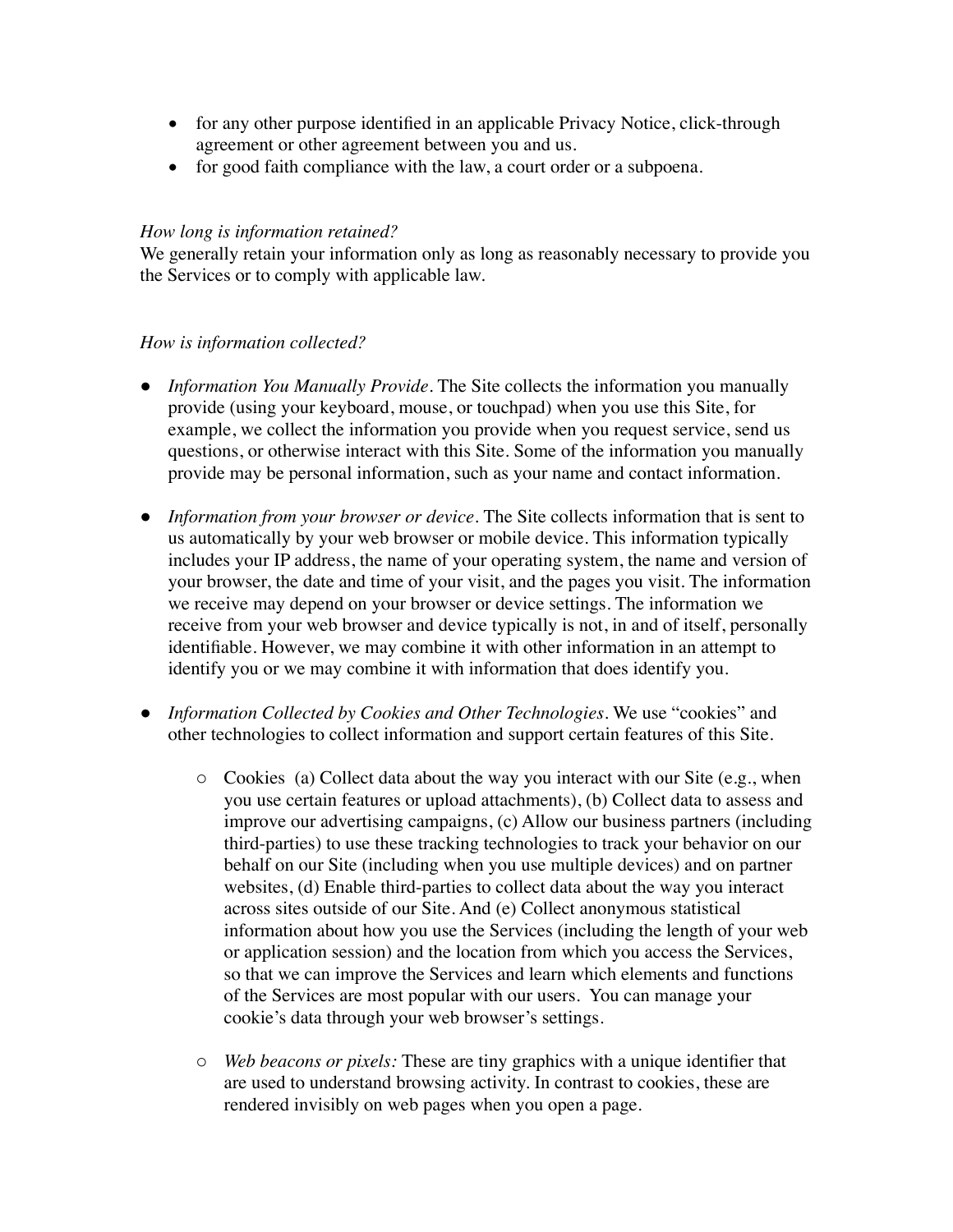- o *Social widgets:* These are buttons or icons provided by third-party social media providers that allow you to interact with those social media services when you view a web page or a mobile app screen. These social widgets may collect browsing data, which may be received by the third party that provided the widget and are controlled by the third parties.
- o *UTM Source codes:* These are strings that can appear in a URL (the "Uniform Resource Locator," which is typically the http or https address entered to go to a web page) when a user moves from one web page or website to another, where the string can represent information about browsing, such as which advertisement, page, or publisher sent the user to the receiving website.

Keep in mind, we do not sell, license, or otherwise disclose your personal information to third-parties for their marketing purposes without your consent.

### **Your Rights**

We respect your right to access, correct, request restriction or deletion or request of our usage of your personal information and data collected as required by applicable law. We also take steps to ensure that the personal information we collect is accurate, up to date and in accordance with our Data Protection Policy. After verification of identity you have the right to:

- know what personal information and data we maintain about you
- request a copy of your personal information in a structured, commonly used and machine-readable format
- request update to your personal information if it is incorrect or incomplete
- request we cease our processing of your personal information and data
- request us to delete or restrict how we use your personal information, but this right is determined by applicable law and may impact your access to some of our Services

In order to exercise any of these rights within this Policy, please contact the Data Protection officer listed in this Policy.

*California Users*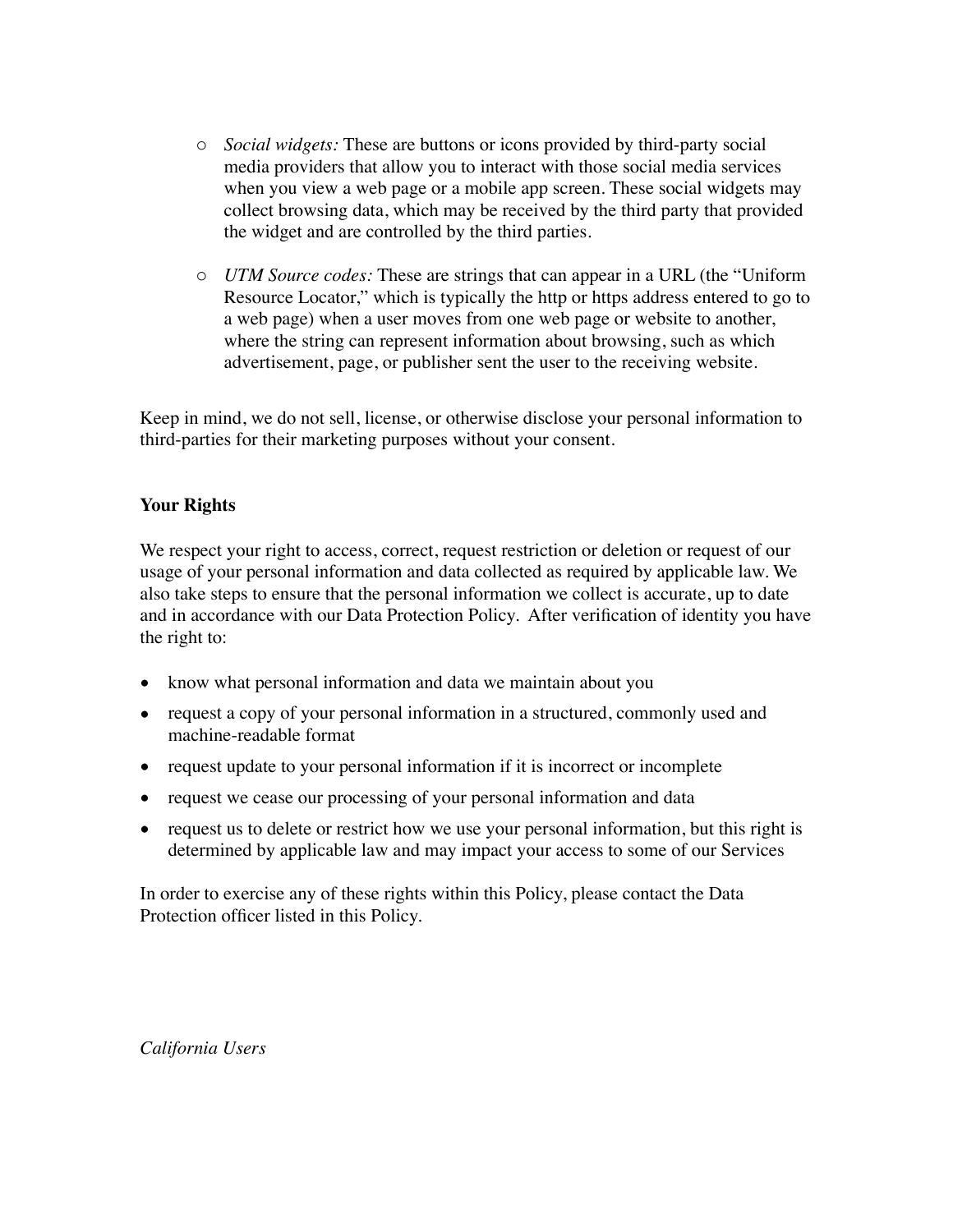California law requires us to let you know how we respond to web browser Do Not Track (DNT) signals. At this time, we do not have a DNT signal policy. Until further privacy regulations and guidelines are published, we will adhere to this policy.

## **Third-Party Cookies**

In addition to the cookies we deliver to your computer or mobile device through this Site, certain third-parties may deliver cookies to you for a variety of reasons. For example, we use Google Analytics, a web analytics tool that helps us understand how visitors engage with our Sites.

Other third parties may deliver cookies to your computer or mobile device for the purpose of tracking your online behaviors over time and across non-affiliated websites and/or delivering targeted advertisements either on this Site or on other websites.

### **Data Protection Plan**

#### *We take a number of steps to protect your data, but no security is guaranteed.*

We take precautions to protect your information. When you submit sensitive information via the Site, your information is protected both online and offline. Wherever we collect sensitive information, that information is encrypted and transmitted to us by secure servers. We have included common indications of such secured features when appropriate such as a closed lock icon in your web browser. While we use encryption to protect sensitive information transmitted online, we also protect your information offline. Only employees who need the information to perform a specific job (for example, billing or customer service) are granted access to personally identifiable information. The computers/servers in which we store personally identifiable information are kept in a secure environment.

#### **Opting Out of Communications**

If you do not wish to receive marketing communications from us, you can unsubscribe via the link in an email you have received.

## **Children's Privacy**

You must be at least 13 years old to have our permission to use this Site. We do not knowingly collect, use or disclose personal information about visitors under 13 years of age. If you are under the age of 13, please do not use this Site.

#### **Testimonials**